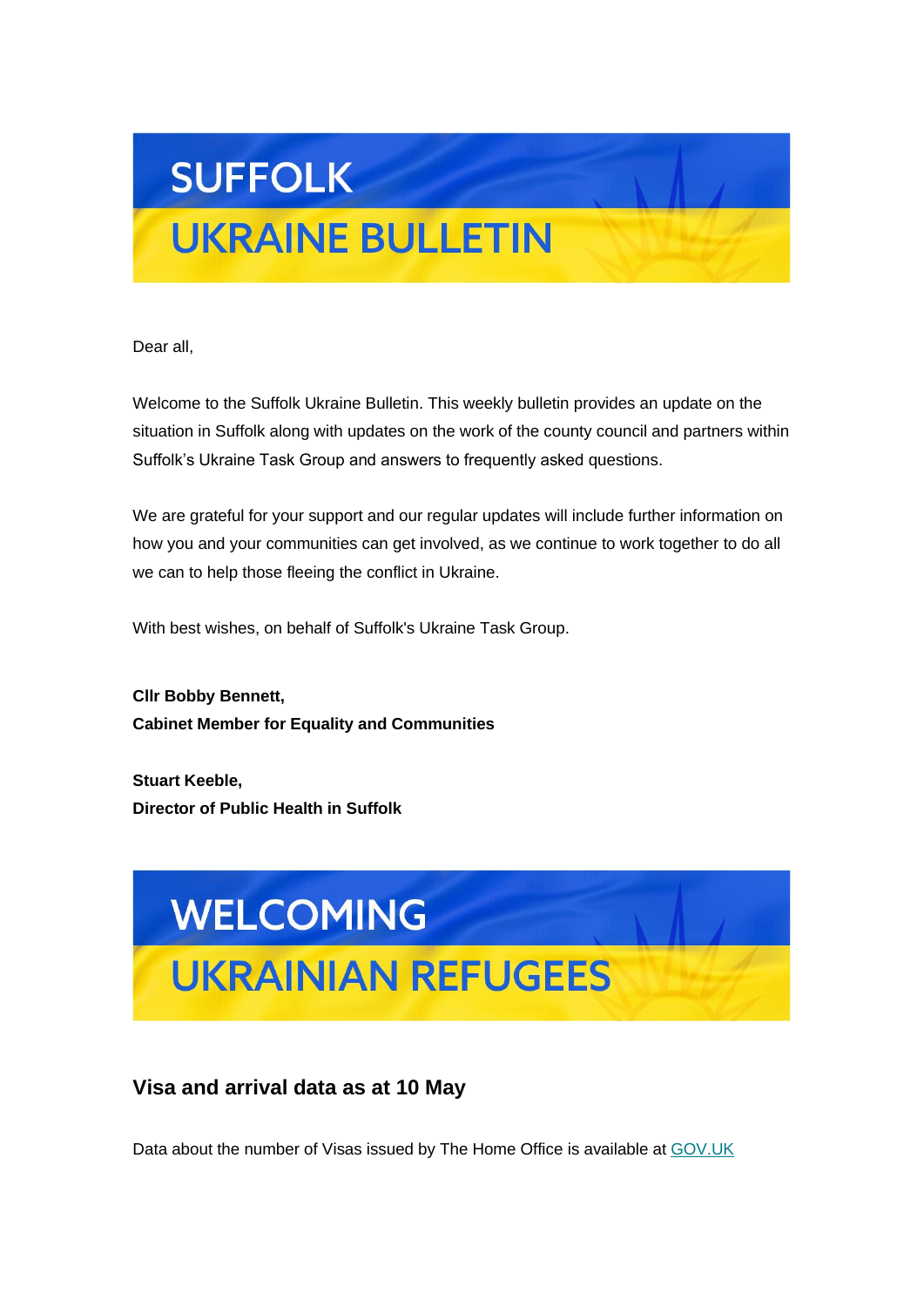The below table shows the number of Visas issued by the Home Office via the Homes for Ukraine Sponsorship scheme and the number of arrivals, by District/Borough (Lower Tier Local Authority) as at 10 May 2022

*Source: Operational data, Home Office (HO), and Department for Levelling Up, Housing and Communities (DLUHC).*

| <b>Lower Tier Local Authority</b> | Number of Visas issued | Number of arrivals in the<br>UK by sponsor location |
|-----------------------------------|------------------------|-----------------------------------------------------|
| Babergh                           | 97                     | 54                                                  |
| <b>East Suffolk</b>               | 235                    | 86                                                  |
| Ipswich                           | 60                     | 130                                                 |
| <b>Mid Suffolk</b>                | 157                    |                                                     |
| <b>West Suffolk</b>               | 223                    | l116                                                |

The below table shows the number of Visas issued by the Home Office via the Homes for Ukraine Sponsorship scheme and the number of arrivals, by County (Upper Tier Local Authority) as at 10 May 2022:

*Source: Operational data, Home Office (HO), and Department for Levelling Up, Housing and Communities (DLUHC).*

| <b>Upper Tier Local Authority</b> | <b>Number of Visas issued</b> | Number of arrivals in the<br>UK by sponsor location |
|-----------------------------------|-------------------------------|-----------------------------------------------------|
| Suffolk                           | 772                           | 367                                                 |
| Cambridgeshire                    | 1.113                         | 517                                                 |
| <b>Essex</b>                      | 1,235                         | 645                                                 |
| Norfolk                           | 861                           | 416                                                 |

Further information, and Frequently Asked Questions about what we are doing in Suffolk to support Ukrainian Refugees and how you can help, can be found on our website via the following links:

- [Support for Ukraine](https://suffolk.us15.list-manage.com/track/click?u=6a4b611d774833befc266f91b&id=1e3fa02161&e=6f11f42378)
- [Information for Sponsors](https://suffolk.us15.list-manage.com/track/click?u=6a4b611d774833befc266f91b&id=3231062401&e=6f11f42378)
- [Information for Guests](https://suffolk.us15.list-manage.com/track/click?u=6a4b611d774833befc266f91b&id=6e868332d5&e=6f11f42378)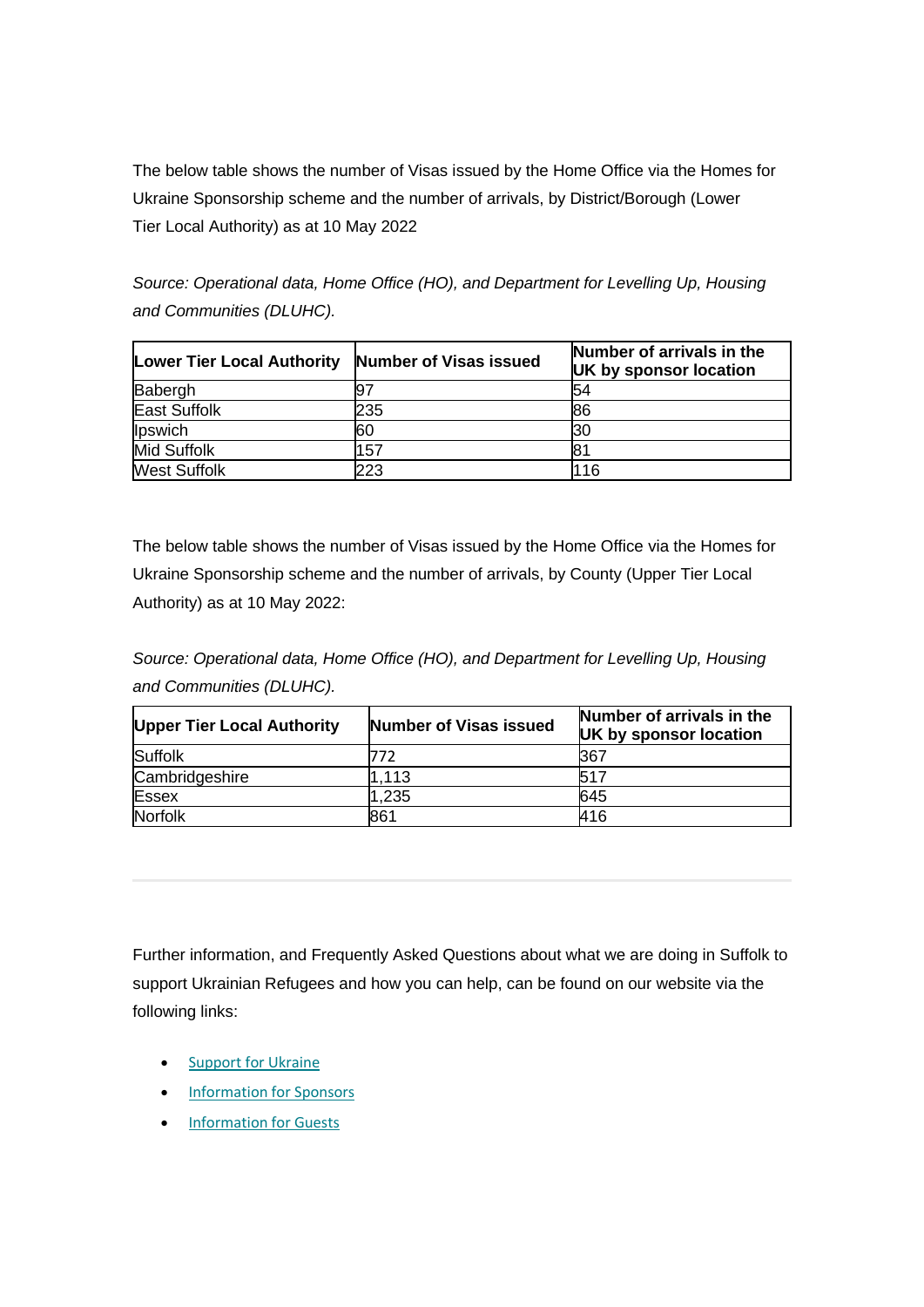• [Further information](https://suffolk.us15.list-manage.com/track/click?u=6a4b611d774833befc266f91b&id=6fe9a4613e&e=6f11f42378)

An information pack for Sponsors in Suffolk, is available on the **Suffolk County Council** [website.](https://suffolk.us15.list-manage.com/track/click?u=6a4b611d774833befc266f91b&id=b1171c55c1&e=6f11f42378) This pack is updated regularly and contains information about the Homes for Ukraine programme, access to support and health care services, applying for a school place and more.

Please check these webpages first. If you cannot find answers to your questions here, please email [refugeesupport@suffolk.gov.uk](mailto:refugeesupport@suffolk.gov.uk) and we will endeavour to respond as soon as possible.



### **Frequently Asked Questions**

We know you will have questions about what we are doing in Suffolk to support Ukrainian Refugees and how you can help. [You can find answers to common questions on our website.](https://suffolk.us15.list-manage.com/track/click?u=6a4b611d774833befc266f91b&id=f5790aa0b7&e=6f11f42378)

Some of the topics we are being asked about this week are outlined below:

#### **How does my guest receive their one off £200 arrival payment?**

Once your guest(s) have arrived at your address, please email [refugeesupport@suffolk.gov.uk](mailto:refugeesupport@suffolk.gov.uk) and use the title 'Refugee £200 payment' in the subject line. Please provide the name(s) of the refugee(s), either a contact email or mobile phone number for the refugee, plus the address where they are living and the date of arrival. Where there are children in the group, please provide the names of the children but include the email address or phone number of their responsible adult from the refugee group.

The refugee guest(s) will receive one e-voucher per person (for example, a parent with two children will receive three e-vouchers. They all look the same, so they will need to make sure that they open all three text messages or emails in order to access all three E-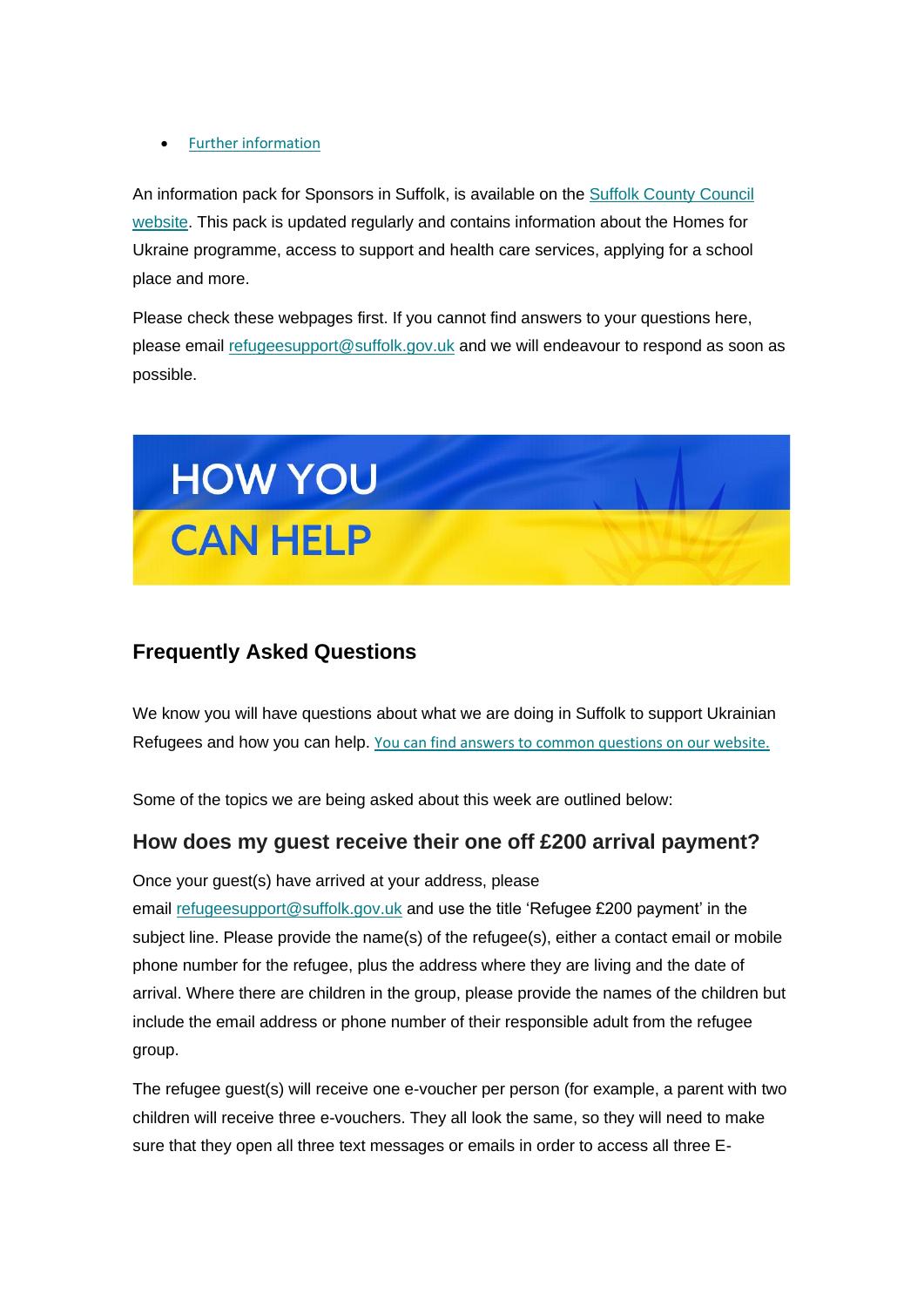vouchers). The e-voucher link can be opened directly from the text or email; there is no need to download the Wonde app, but if your guest has any difficulty opening the evouchers, please email us at [refugeesupport@suffolk.gov.uk.](mailto:refugeesupport@suffolk.gov.uk)

The e-vouchers can be cashed at Post Offices, and your guest can choose to cash all three at the same time, or separately on different dates. Please note that it can take up to 3 working days for the Post Office computer system to be able to recognise and redeem the voucher number and provide the cash payment. This means, for instance, this means that any e-vouchers we request on a Friday are not live on the Post Office system before the following Tuesday.

#### **Applying for Free school meals**

Children in the school years Reception, Year 1 and Year 2 automatically get free school meals. Children in Year 3 or above may be eligible for free school meals. This includes if their parent is receiving Universal Credit.

Schools are being asked to use their grant funding to cover the cost of free school meals until the Universal Credit process is completed.

[Find out more information or apply for free school meals](https://suffolk.us15.list-manage.com/track/click?u=6a4b611d774833befc266f91b&id=eed40b1749&e=6f11f42378).

### **Offering accommodation or support**

If you are interested in offering accommodation via the Homes for Ukraine Scheme, you can find out more about the scheme and how to register at [homesforukraine.campaign.gov.uk](https://suffolk.us15.list-manage.com/track/click?u=6a4b611d774833befc266f91b&id=965cf2f332&e=6f11f42378).

For the latest information, updates and frequently asked questions about the work we are doing in Suffolk, and what you can do to help, visit [www.suffolk.gov.uk/SupportingRefugees](https://suffolk.us15.list-manage.com/track/click?u=6a4b611d774833befc266f91b&id=81f5f6a76a&e=6f11f42378)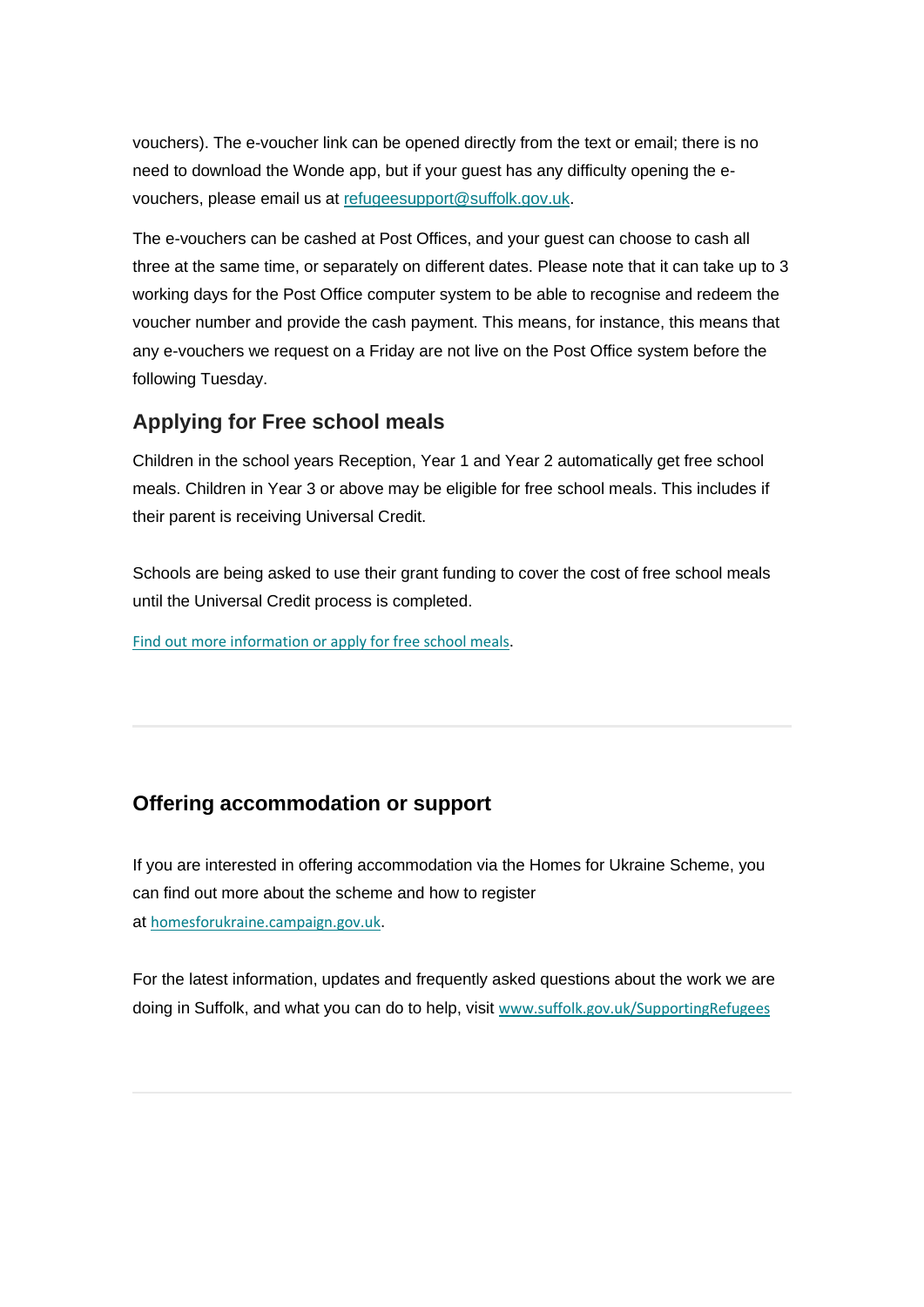

# **Guidance from GOV.UK:**

### **Immigration information for Ukrainians in the UK**

The Home Office has, today (9 May), published new immigration information about the next steps Ukrainians need to take after arriving in the UK. This includes information about what Ukrainians need to do to confirm their immigration status, and how to demonstrate their status to access work, and the benefits and services they are entitled to.

Translated versions will be available in Ukrainian and Russian shortly.

**More information:** [https://www.gov.uk/government/publications/immigration-information-for](https://suffolk.us15.list-manage.com/track/click?u=6a4b611d774833befc266f91b&id=54c463ba5a&e=6f11f42378)[ukrainians-in-the-uk-your-next-steps](https://suffolk.us15.list-manage.com/track/click?u=6a4b611d774833befc266f91b&id=54c463ba5a&e=6f11f42378)

# **Barnardo's free helpline to support Ukrainian families**

The conflict in Ukraine have caused families to forcibly leave their homes, in search of safety, with many arriving in the UK.

In response to this, following discussion with the Association of Ukrainians in Great Britain, Barnardo's has set up the Ukrainian Support Helpline to provide a holistic support service. The helpline is available to anyone fleeing the conflict in Ukraine.

Barnardo's free helpline (0800 148 8586) is staffed by English, Ukrainian and Russian speakers, to offer support to children and families arriving in the UK from Ukraine.

The helpline is open Monday – Friday (10:00am – 8:00pm) and Saturday (10:00am – 3:00pm). Callers will be able to get help and advice on a range of topics.

A dedicated email address [ukrainiansupport@barnardos.org.uk](mailto:ukrainiansupport@barnardos.org.uk) and webpage have also been set up for those assisting with the Ukraine response.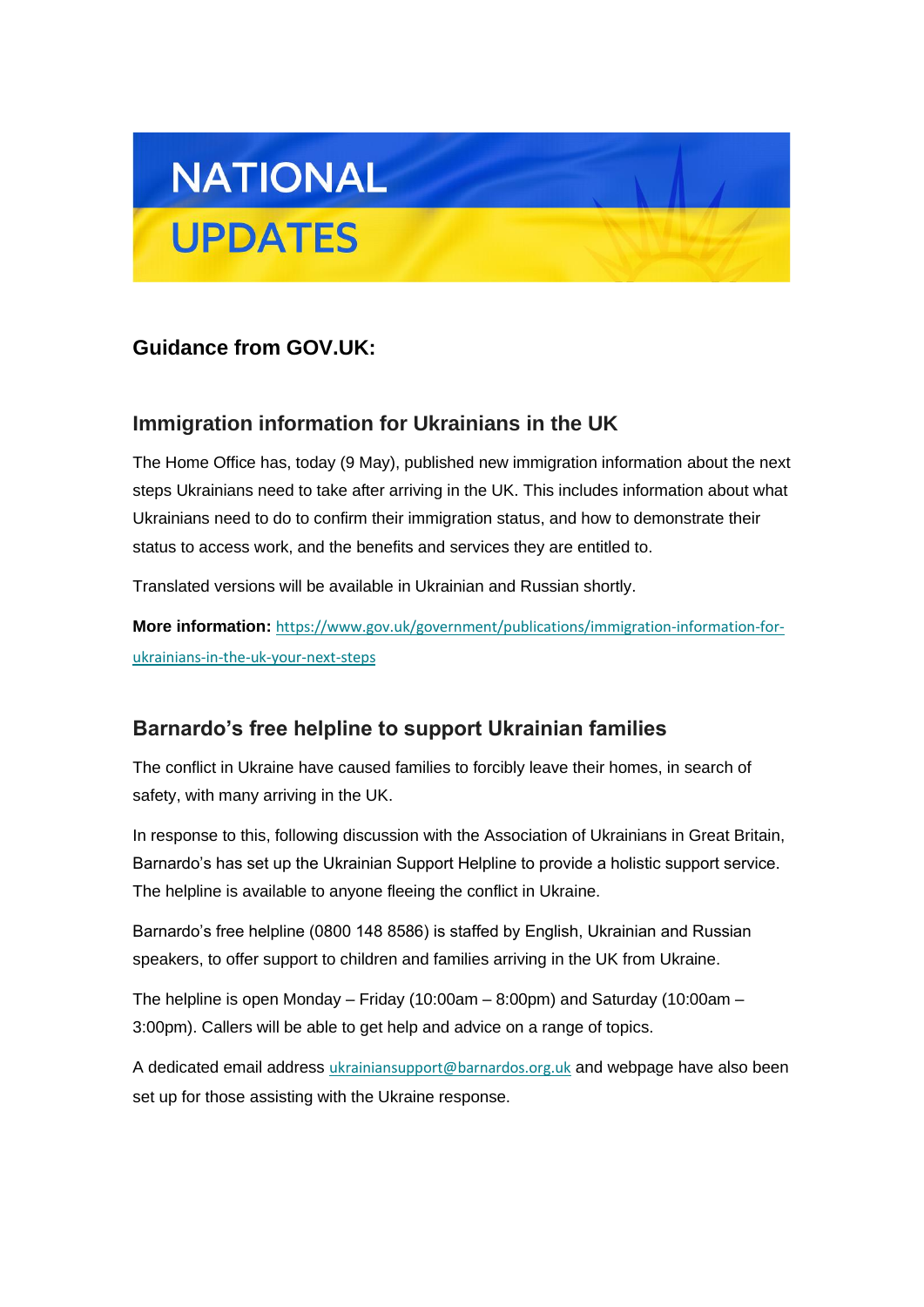**More information:** [https://www.barnardos.org.uk/what-we-do/helping-families/ukrainian](https://suffolk.us15.list-manage.com/track/click?u=6a4b611d774833befc266f91b&id=72d72e8338&e=6f11f42378)[helpline](https://suffolk.us15.list-manage.com/track/click?u=6a4b611d774833befc266f91b&id=72d72e8338&e=6f11f42378)

Further guidance from GOV.UK can be seen below:

Guidance [for Councils](https://suffolk.us15.list-manage.com/track/click?u=6a4b611d774833befc266f91b&id=4062b68eef&e=6f11f42378) [Week one guidance for Ukrainians arriving in the UK](https://suffolk.us15.list-manage.com/track/click?u=6a4b611d774833befc266f91b&id=b8683fdb50&e=6f11f42378) [Guidance for moving to the UK if you're from Ukraine](https://suffolk.us15.list-manage.com/track/click?u=6a4b611d774833befc266f91b&id=feeaec2cb5&e=6f11f42378) [Homes for Ukraine Sponsor Guidance](https://suffolk.us15.list-manage.com/track/click?u=6a4b611d774833befc266f91b&id=47e3b828d2&e=6f11f42378) [Bringing your pet to the UK from Ukraine](https://suffolk.us15.list-manage.com/track/click?u=6a4b611d774833befc266f91b&id=1717e63dac&e=6f11f42378) [Factsheet \(translations available via buttons in top right of page\)](https://suffolk.us15.list-manage.com/track/click?u=6a4b611d774833befc266f91b&id=92ff0e6f80&e=6f11f42378) [Homes for Ukraine campaign page](https://suffolk.us15.list-manage.com/track/click?u=6a4b611d774833befc266f91b&id=c4200f0261&e=6f11f42378) [Frequently Asked Questions](https://suffolk.us15.list-manage.com/track/click?u=6a4b611d774833befc266f91b&id=fb33373afc&e=6f11f42378)



# **Community Support for Ukrainian Refugees in Suffolk**

Support from Suffolk communities is key to the county's efforts to help Ukrainian refugees in Suffolk. Community Action Suffolk is working closely with other partners in Suffolk to facilitate community support, in the form of:

- Peer support and networking for host families, and Ukrainian guests
- helping arrivals to join existing community activities such as playgroups, sports clubs

We are working closely with Suffolk County Council, Suffolk Refugee Support and District and Borough Councils to help coordinate the community response in the county. If you are currently supporting Ukrainian refugees in the county, or would like to offer your support, have a look at the resources available to you and ways to get involved Please click on the boxes below to access whatever you need, and feel free to get in touch by email at **[ukrainesupport@communityactionsuffolk.org.uk](mailto:info@communityactionsuffolk.org.uk)**